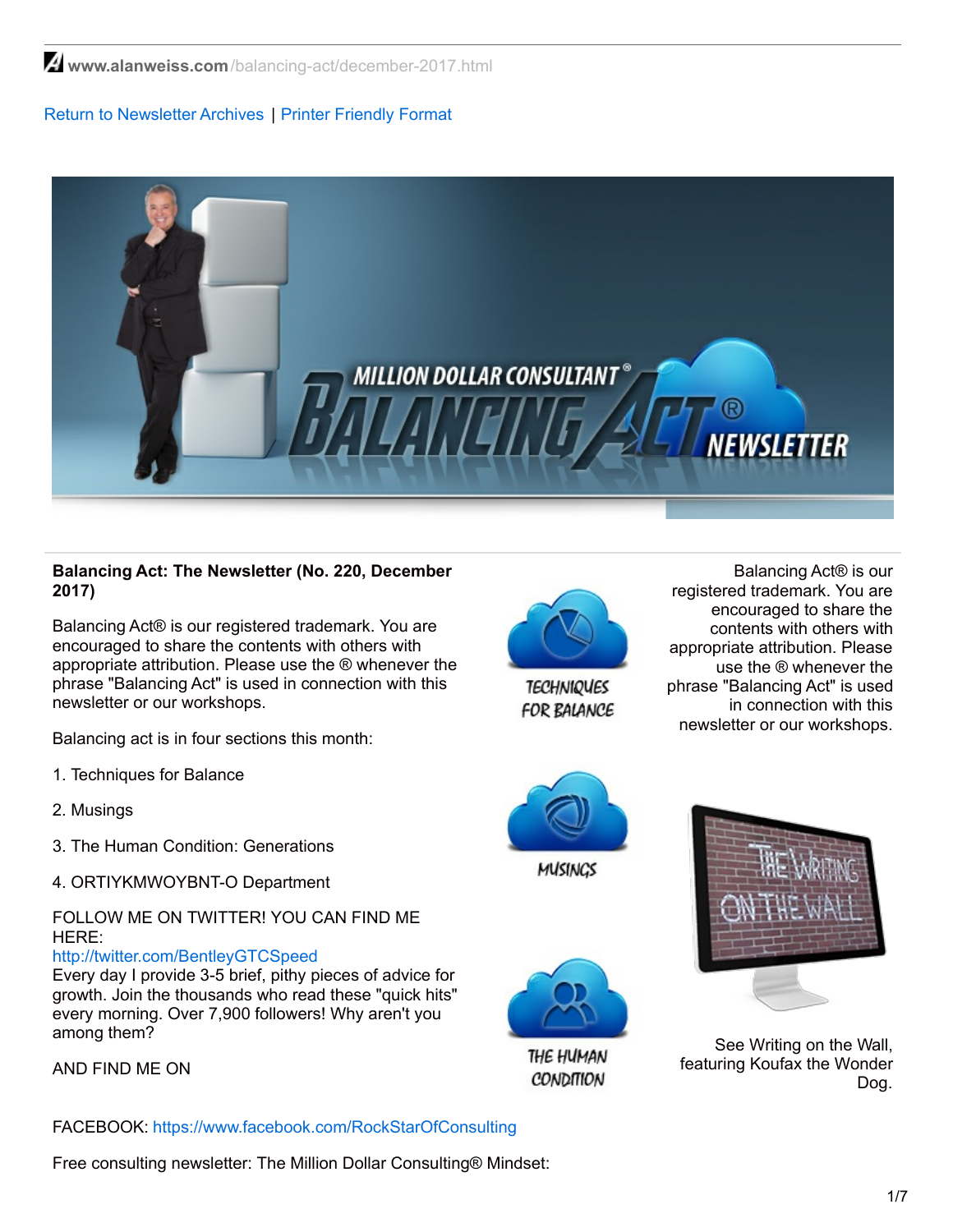[https://www.alanweiss.com/million-dollar-consulting](https://www.alanweiss.com/million-dollar-consulting-mindset/)mindset/

Monthly, fast advice on consulting techniques with case studies.

Listen to my new, free Podcast Series on iTunes or on ContrarianConsulting.com: The Uncomfortable Truth

**Maria and I wish you all a Merry Christmas, Happy Holiday Season, and Happy New Year, with health, peace, and prosperity for you and yours!**





ORTIYKMWOYRNT-O

Two new podcasts every week. Special cigar smoking room.

• The more someone asks to "think about" something, the less likely you'll receive the answer you're hoping for.

• Get overdraft protection. Never allow a check to bounce in these days of credit reporting.

• In business and first class you'll usually receive a small bag with amenities. Turns out it's perfect for storing your electronic chargers, wires, and so on in your baggage.

• Quoting Dan Gilbert: If something sounds like fun and there's no downside, do it.

• I think we're responsible for helping our kids be successful and instilling the right values, but not for making them rich.

• Playing Frisbee with a dog is not doing the dog a favor, it's doing yourself a favor.

• A driver allowed me to make a left to get into Dunkin' Donuts (with the dogs) ahead of him in line. At the window I paid for that driver's order, as well. I didn't do it for him, I did it because it made me feel good.

• I have never been without at least one book (hard copy or electronic) being read at any time since I was graduated from Rutgers in 1968. My record is 11 books waiting to be read. Sometimes I read three concurrently.

• When it gets to the point where a woman or a man is afraid to tell the other that they look good in the morning, the world is in a sorry place.

• I don't care what you read or are told about leading people and reaching goals, because accountability is the key to positive change.

**MUSIKISS** 



The first thing I asked executives I was coaching was, "Are you having fun?" Your career should add to your life, not detract from it. If it's doing the latter, change it.

**Alan Weiss**

2/7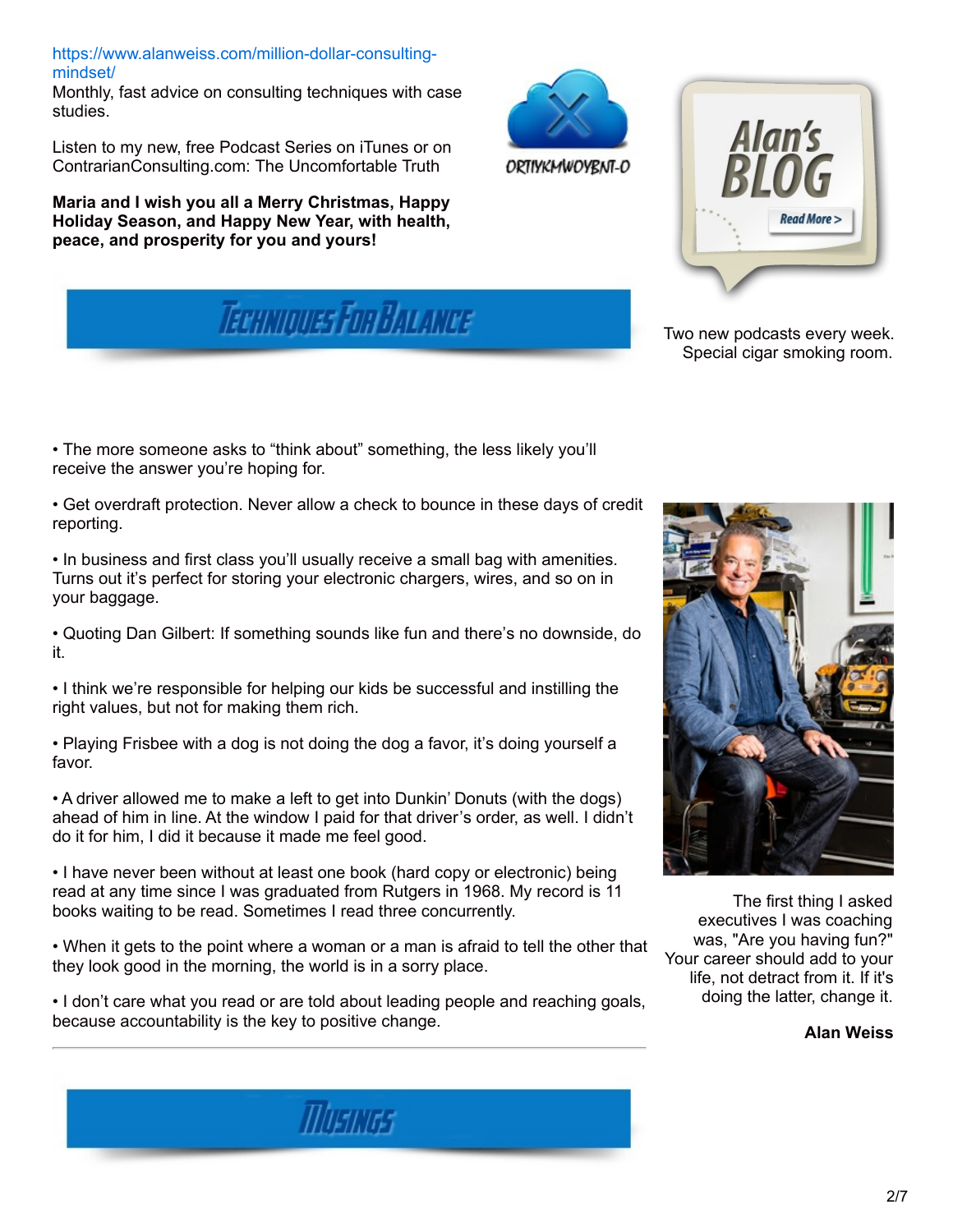We were traveling in California a couple of years ago, and I'm always interested in looking at cars. (I'm told I buy cars the way my wife buys shoes, but that's another issue.) We found ourselves in Marin County at a Fisker dealer, one of the original, modern electric cars. I had seen one at the Peninsula in Beverly Hills not long before.

The dealer told us that these cars couldn't be leased, only purchased outright. Maria and I got in one with the sales guy and I soon found that the car couldn't get out of its own way. When he told me to push the "super" button, there was hardly an appreciable improvement. I later found out that the reason you couldn't lease one was that the banks were sure the company would go under and had no interest in the risk of a lease.

They were right.

How could a dealer mislead a customer to that extent?

I'd guess because he wasn't thinking of referral business or repeat business, only the immediate business of unloading a lemon on anyone walking in the door. This is why I pay attention to reviews, experiences of people I trust, and repeated tests of my own for anything requiring a major investment. We use inspectors (I would hope) for houses we're considering buying. I expect people to be honest with me about shortcomings in their products and services. My Rolls dealer told me the company refuses to make heated steering wheels, and my Corvette dealer told me on tight turns the car will "chatter."

When we put my kids into a private school, I asked the middle school head, "What's the weakest element in your school? What would you improve tomorrow if you had the chance?"

"I've never been asked that question by any parent," he said immediately, clearly surprised.

"That's okay, tell me the first thing that comes to mind." He did, quite honestly, and I was reassured. (He said, "We'd like a more diverse student body.")

In business, I explain to people that my bookstore is a benefit for people who want to pursue my work in written, audio, or video form, but that we're not Amazon. Don't expect instant downloads or overnight books.

I don't mind a bad meal, but I do mind a bad restaurant. The former can be an exception in any decent place, but the latter is a management mentality. I don't mind not having a heated steering wheel, but I do mind a car so slow to accelerate that it's dangerous on a highway.

Be honest with me. That used to be a keystone of relationships. But now it seems it's almost too much to ask.

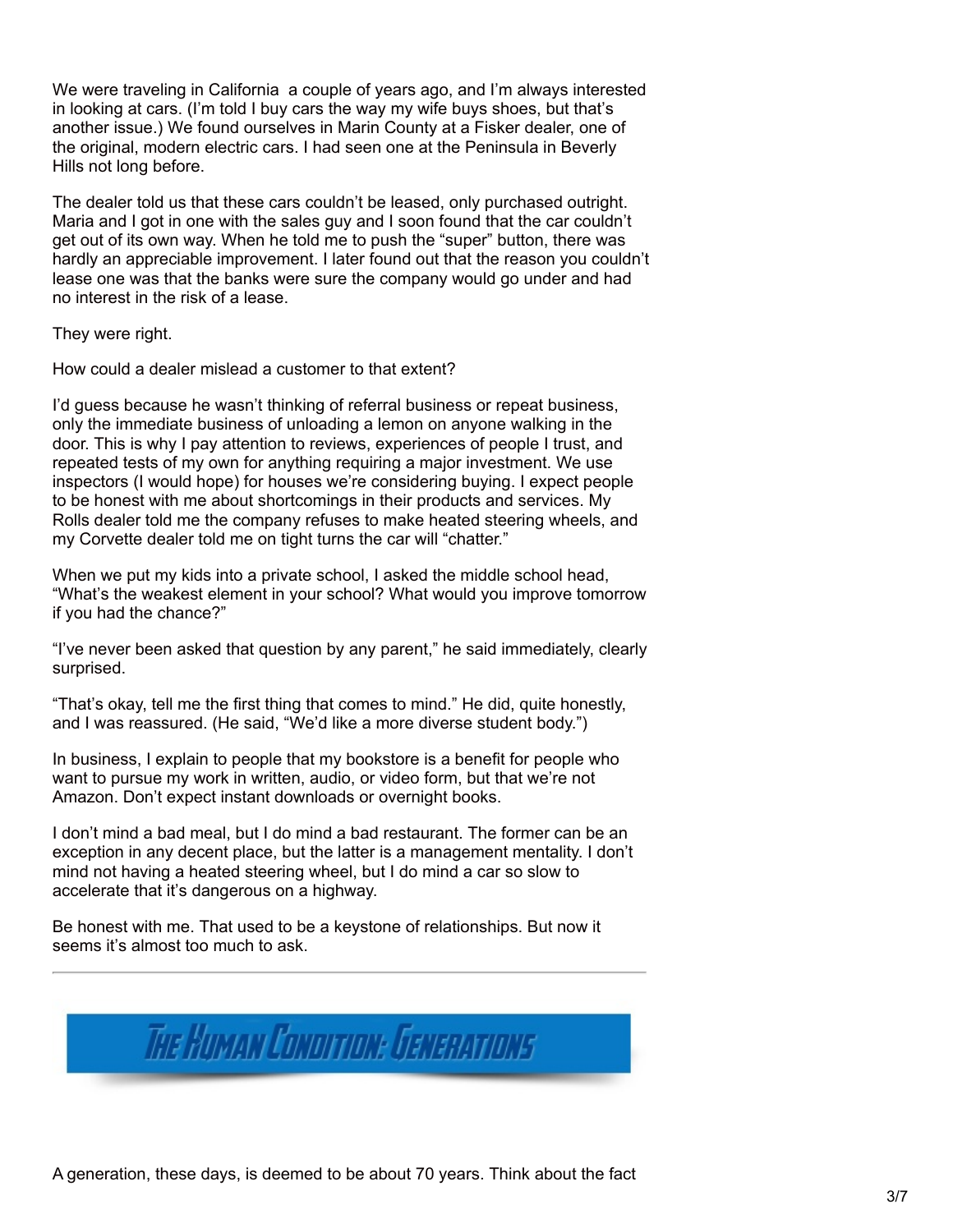that the great cathedral in Rouen took 400 years to build, or that tapestries hanging in halls of the French aristocracy took 200 years to weave, when generations were perhaps 40 years.

When you choose to have children, you can't help but think generationally. Who will they become? Are our traits passed down? Will they remain close or drift away? What will our family look like?

Personally, I never felt it to be my duty to make my children rich. I felt it was my responsibility to try to help them be successful in their chosen fields, and to impart the values that my wife and I felt were important for growth, societal responsibility, and personal accountability. I think these attributes are important from generation to generation, but money is not. One can always earn money, but will never be able to reclaim a lost day. In many cases, giving money to your kids can ruin them, and the adage is that a first generation founds a business, the second runs it, and the third ruins it.

My kids shocked me recently—they're in their 40s—when they advised me how fortunate they are that my wife and I paid their college tuitions. I felt this was our responsibility. My parents were poor and couldn't pay mine, but I won scholarships, worked part time, and took college loans that required \$120 a month to pay off over a couple of years. But many of my kids' friends emerged from college saddled with backbreaking debt.

I felt it proper to pay for our kids' schooling (I calculated it cost \$450,000 for both of them from Kindergarten through undergraduate, all in private schools.) I paid that all out of cash flow over the 17 years required. I subsidized their rent and expenses for a while, but then they were off on their own. I paid for my daughter's wedding but not my son's, which was the etiquette of the day. And, of course, in those rare emergencies I was there and always will be.

But I'm convinced that my being poor led to my great strengths and ability to build a prosperous career. I couldn't make my kids poor, but I could try to avoid making them complacent.

I understand that not all of you have children, but you all do have families of some sort, near or distant, small or extended. We have an obligation to help each other, but that obligation isn't always about finances. It's about love, support, understanding, tolerance, forgiveness, and a place to return to when things are rough elsewhere.

My will isn't my legacy to my family. My presence is.



Early in my career I was trying to impress a friend and referral source at dinner with our wives. The captain came over and I tried something I thought was highly sophisticated: "You choose the wine, please. Something that you think would go well with our food."

"And what would be the price range?" he inquired. Unprepared for that, I blurted out a number.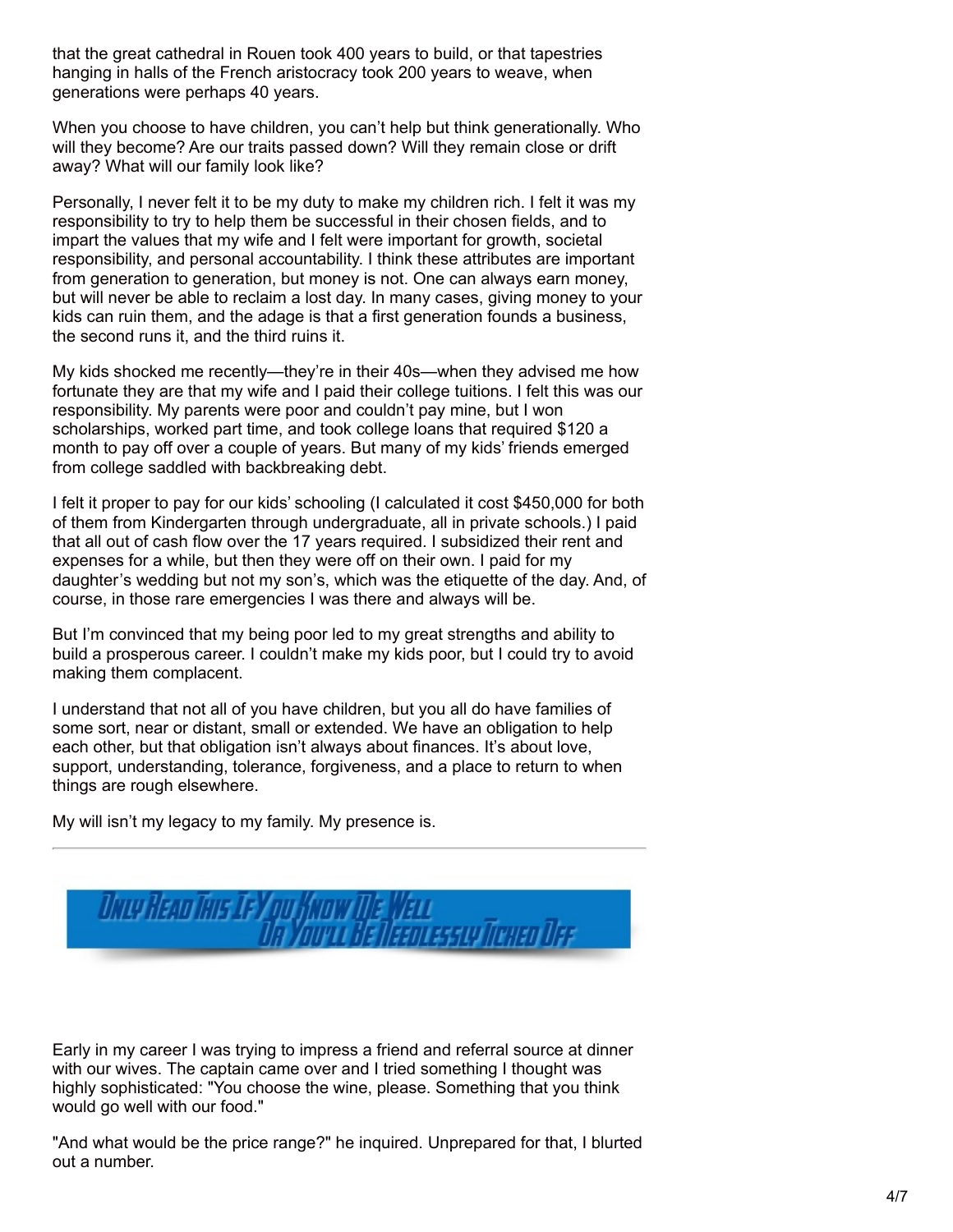"I'm sorry, sir," he sniffed, "but we have nothing in that range."

After that, I began to learn about wine.

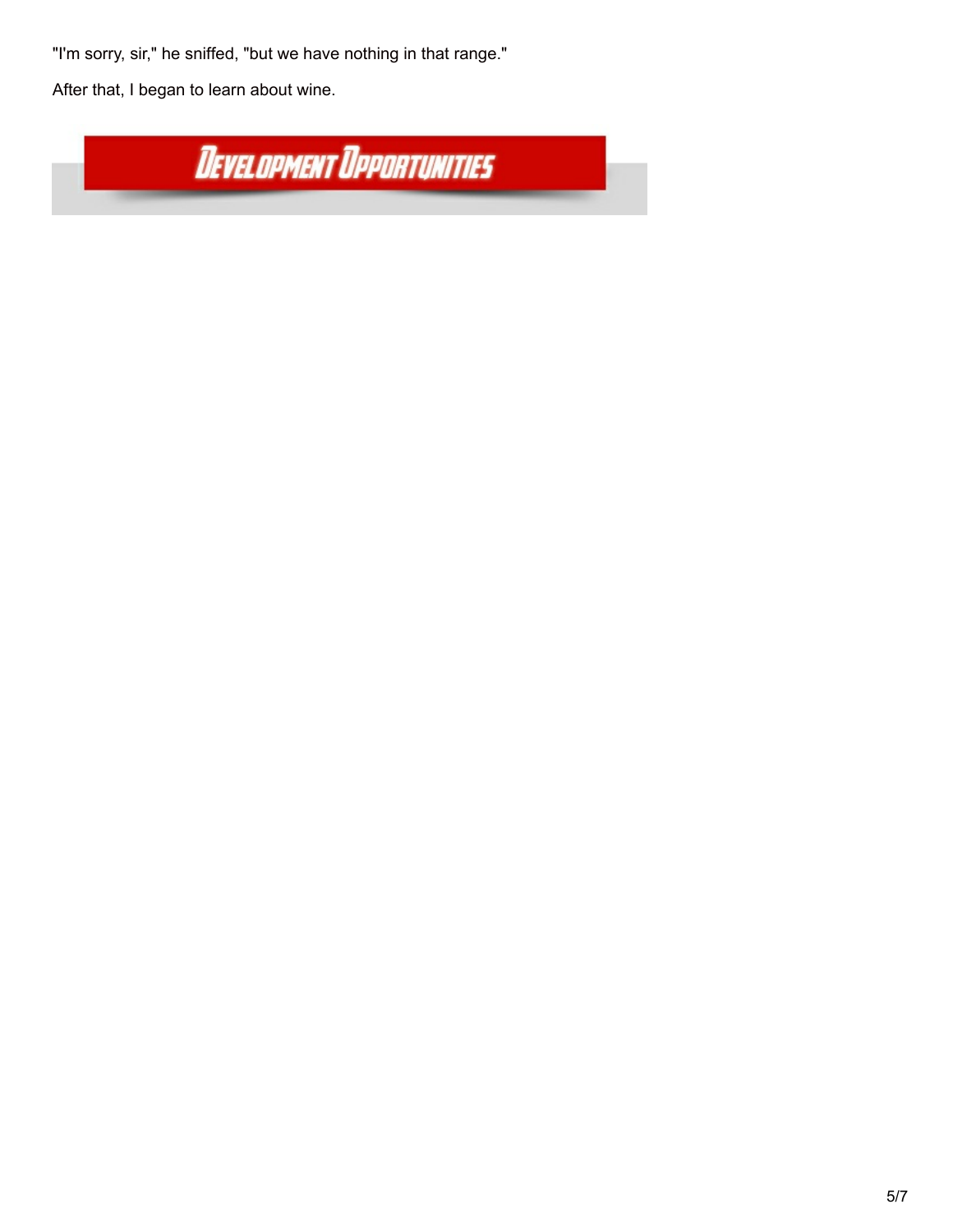## **NEW: [SHAMELESS](https://www.alanweiss.com/growth-experiences/shameless-meets-social/) MEETS SOCIAL**

#### **How to leverage social media to grow dramatically with less labor**

Lisa Larter, master social media marketing strategist, and I are hosting a brand new experience in Naples, which includes:

- How to "live" in a shameless social media mindset. Do you really think about "going on to the electrical grid" every time you turn on the toaster? Why would social media marketing be any different?
- How to easily create a one-minute shameless Facebook Live stream video that you can use over and over again on any platform. And you'll do it with us and your colleagues after we demonstrate it.
- How to create dramatic IP quickly *and daily*, and shamelessly promote it on social media to accelerate business growth.
- Five shameless strategies you probably haven't considered using on social media to elevate your brand immediately.

#### **Limited attendance! Go here for far more details on a program that can accelerate your business immediately:** [Shameless](https://www.alanweiss.com/growth-experiences/shameless-meets-social/) Meets Social

## **NEW: EVERGREEN [RELATIONSHIPS](https://www.alanweiss.com/growth-experiences/never-ending-value-evergreen-relationships-lifelong-business/) AND MILLION DOLLAR CLIENTS**

Colleen Francis, the global sales strategy thought leader, joins me for an intense session on creating annuity clients which, over the years, provide seven figures in income. Consultants believe that the key to building a huge, fulfilling practice is signing six-figure deals with every new customer. Just like baseball hitters who only swing for home runs, they also lead the league in strikeouts. The truth is that hitters who simply get on base score more runs.

The fastest path to annuity clients (clients generating strong sevenfigures during your relationship) *begins with five figure deals*. The secret is knowing *who to target and how to grow your perceived value and, consequently, their business with you.*

**Limited attendance! Learn more and register here:** Evergreen [Relationships](https://www.alanweiss.com/growth-experiences/never-ending-value-evergreen-relationships-lifelong-business/) and Million Dollar Clients

## **NEW: LIVESTREAM [WORKSHOPS](https://www.alanweiss.com/growth-experiences/livestream-experiences-2018/) 2018**

Join me for one or both of my new monthly series in 2018: The Genesis of the Sale, and Exponential Growth. There will be live questions during the broadcasts from global viewers, and they'll be recorded for viewing at your leisure, as well. Both occur on the same day, consecutively, each month (except July and August).

**See the detailed agenda and sign up here:** [Livestream](https://www.alanweiss.com/growth-experiences/livestream-experiences-2018/) Workshops 2018 (special bonuses this month!)

## **NEW: THE FOURTH MILLION DOLLAR [CONSULTING](https://www.alanweiss.com/growth-experiences/million-dollar-consulting-convention-2018/)**[®](https://www.alanweiss.com/growth-experiences/million-dollar-consulting-convention-2018/) **[CONVENTION](https://www.alanweiss.com/growth-experiences/million-dollar-consulting-convention-2018/)**

#### **April 18-20, 2018, Boston**

Featuring my special guest Chip Bell, general sessions by Suzanne Bates and Dorie Clark, 12 concurrent sessions, networking events, cocktail reception, and…me! We already have nearly 100 people on board, join us for what participants call "the best event of its kind in the world":